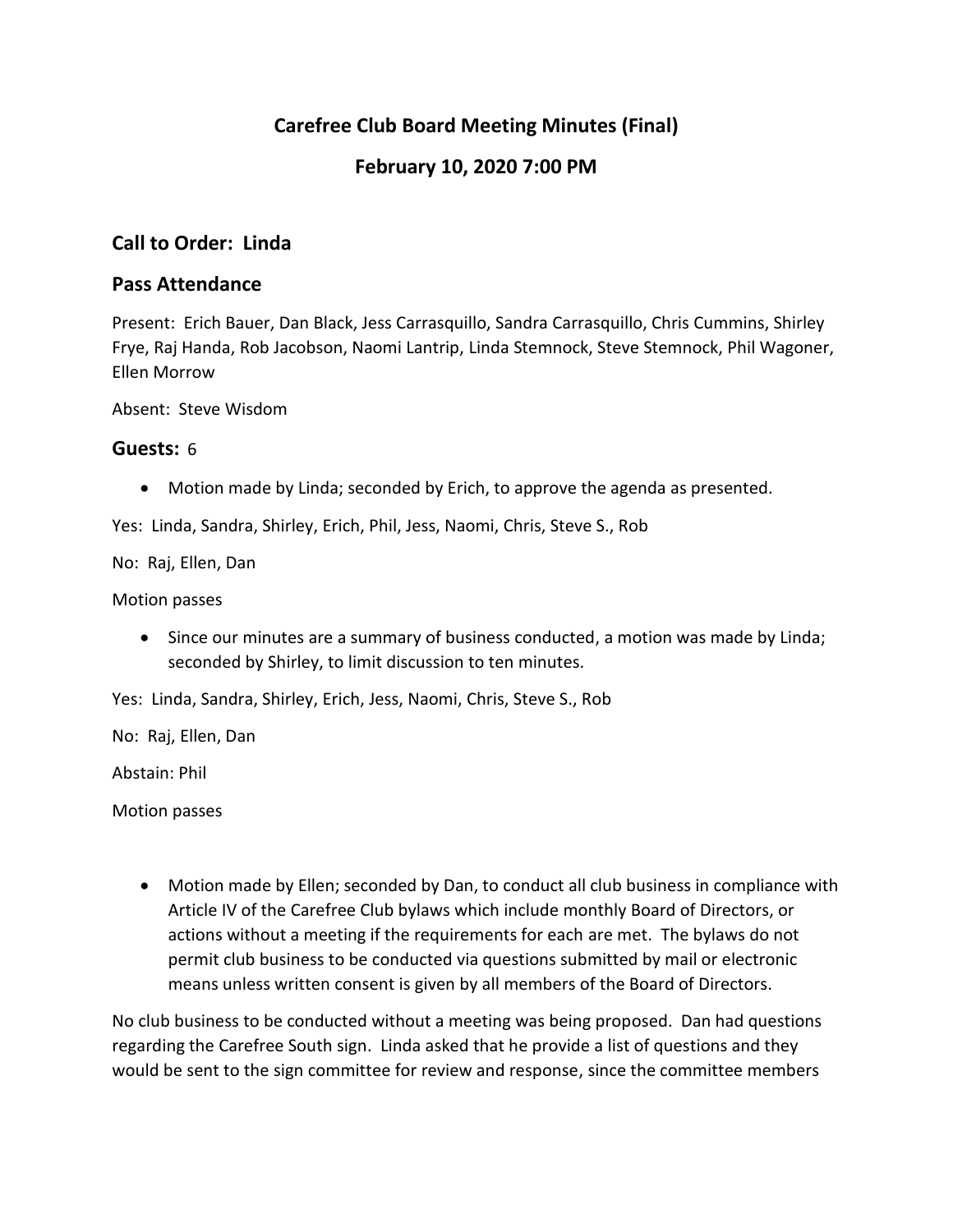are in the best position to answer the questions. This would not be action without a meeting, but the responsibility of the president to conduct an orderly and efficient meeting.

Yes: Ellen, Dan, Raj

No: Linda, Sandra, Shirley, Erich, Jess, Naomi, Chris, Steve S.

Abstain: Rob, Phil

Motion does not pass

 Motion made by Dan; seconded by Ellen, to include the following statement in the January, 2020 Carefree Club, Inc. minutes. "Dan Black was not permitted to ask any questions about legitimate club business at the January, 2020 Board of Directors meeting."

Yes: Dan, Ellen, Raj

No: Linda, Sandra, Shirley, Erich, Jess, Naomi, Chris, Steve S.

Abstain: Rob, Phil

Motion does not pass

 Motion made by Linda; seconded by Sandra, to approve January 2020 minutes as amended.

Yes: Linda, Sandra, Shirley, Erich, Phil, Jess, Naomi, Chris, Steve S., Rob

No: Raj, Dan

Abstain: Ellen

Motion passes

#### **SECRETARY'S REPORT: (SANDRA)**

Letter to go out in March for pool passes. A line has been added for a second email.

### **TREASURER'S REPORT: (CHRIS)**

Motion made by Linda; seconded by Naomi, to approve January financials as presented.

Yes**:** Linda, Sandra, Shirley, Erich, Phil, Jess, Naomi, Chris, Steve S., Rob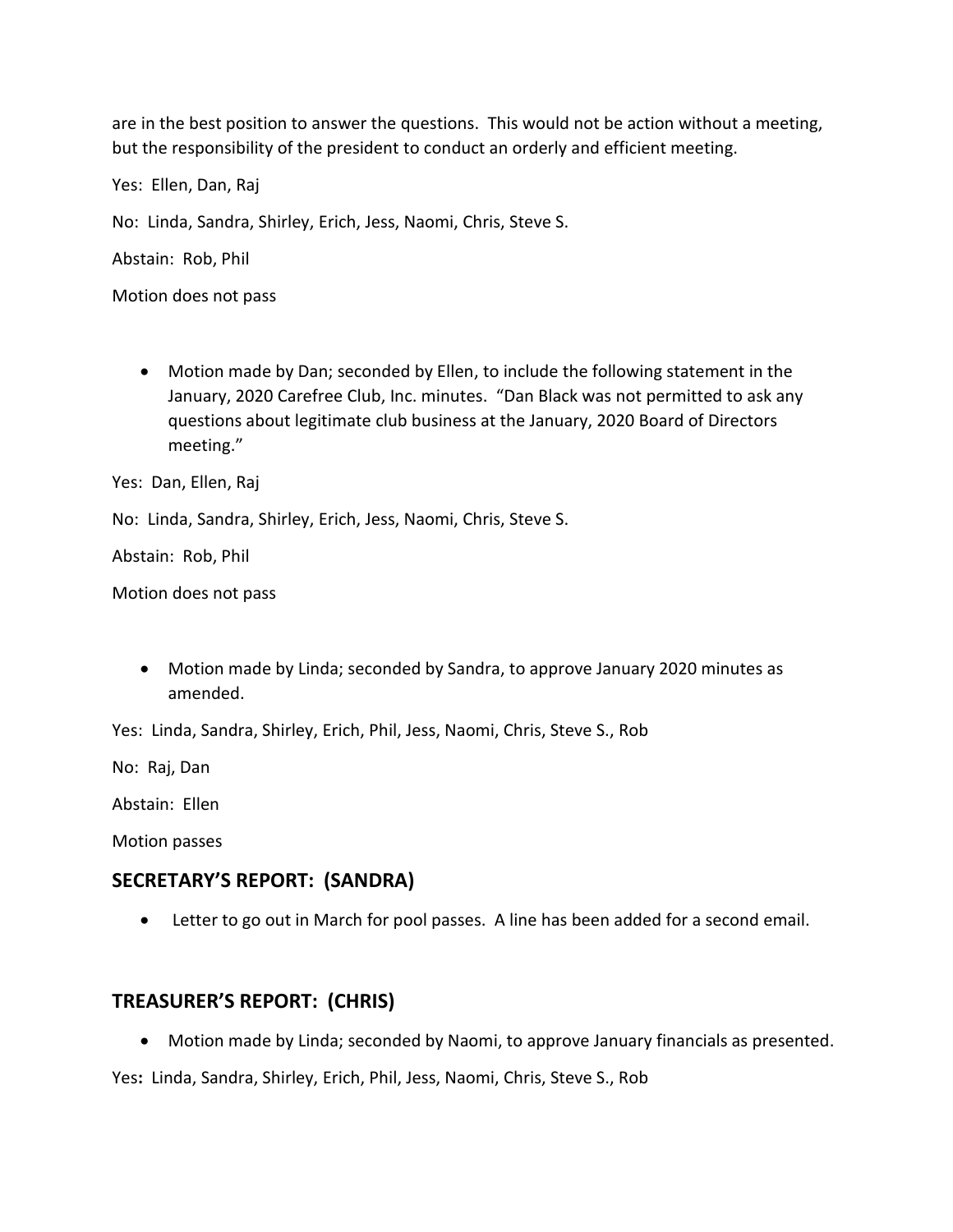No: Dan, Raj

Abstain: Ellen

Motion passes

## **POOL COMMITTEE: (LINDA)**

• Nothing to report

## **GROUNDS: (ROB)**

- Discussion of sealing the parking lot. The cracks will be repaired first, then the sealing, followed by lines on the parking lot.
- Still checking on estimates to possibly have fencing put back up around the basketball court.

### **NEWSLETTER: (JESS)**

- Please have any information for the newsletter to me by February 25, 2020. We will have a March Newsletter going out.
- There was discussion about having a pitch in for our  $50<sup>th</sup>$  Anniversary of the Carefree Club.

# **ACTIVITIES: (VACANT)**

### **WEB: (ERICH)**

A test of the Carefree Club email system was done. You can now add your 2<sup>nd</sup> email address to your dues letter.

## **CLUBHOUSE (STEVE W.)**

No report

## **SWIM TEAM: (ERICH)**

No report